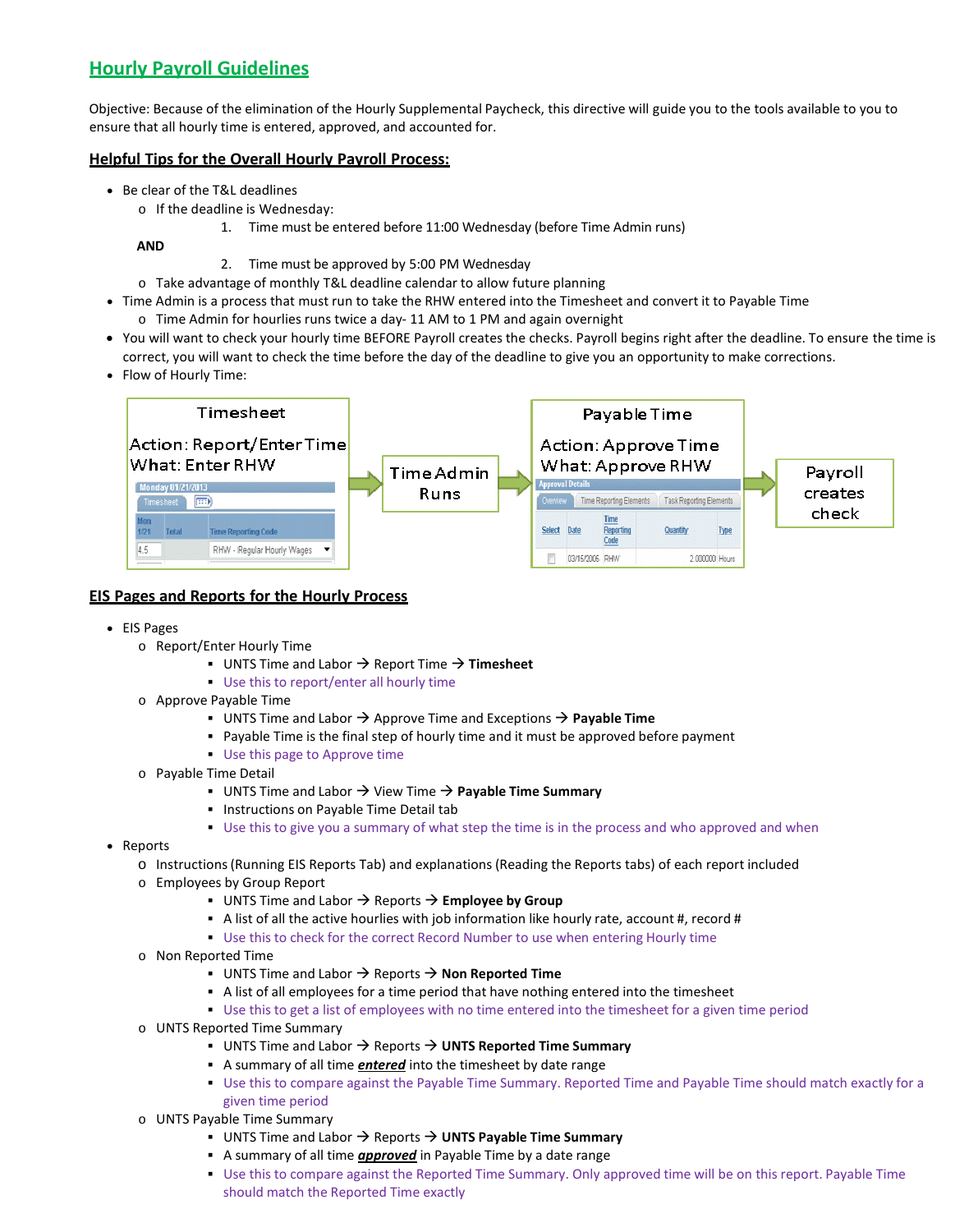## **Hourly T&L Deadlines**

Refer to the BSC website for monthly time and labor deadlines. [http://bsc.untsystem.edu/payroll\\_deadlines](http://bsc.untsystem.edu/payroll_deadlines)

## **Instructions for using Payable Time Detail- Status of Hourly Time**

1. Navigate to "Payable Time Detail" under "View Time"



- 2. Put in Group ID or EMPL ID
	- a. Choose the person/record you would like to check on
- 3. Once in the page, put in the Start and End date of the time period you would like to view

Note: this page is limited to a 31 day window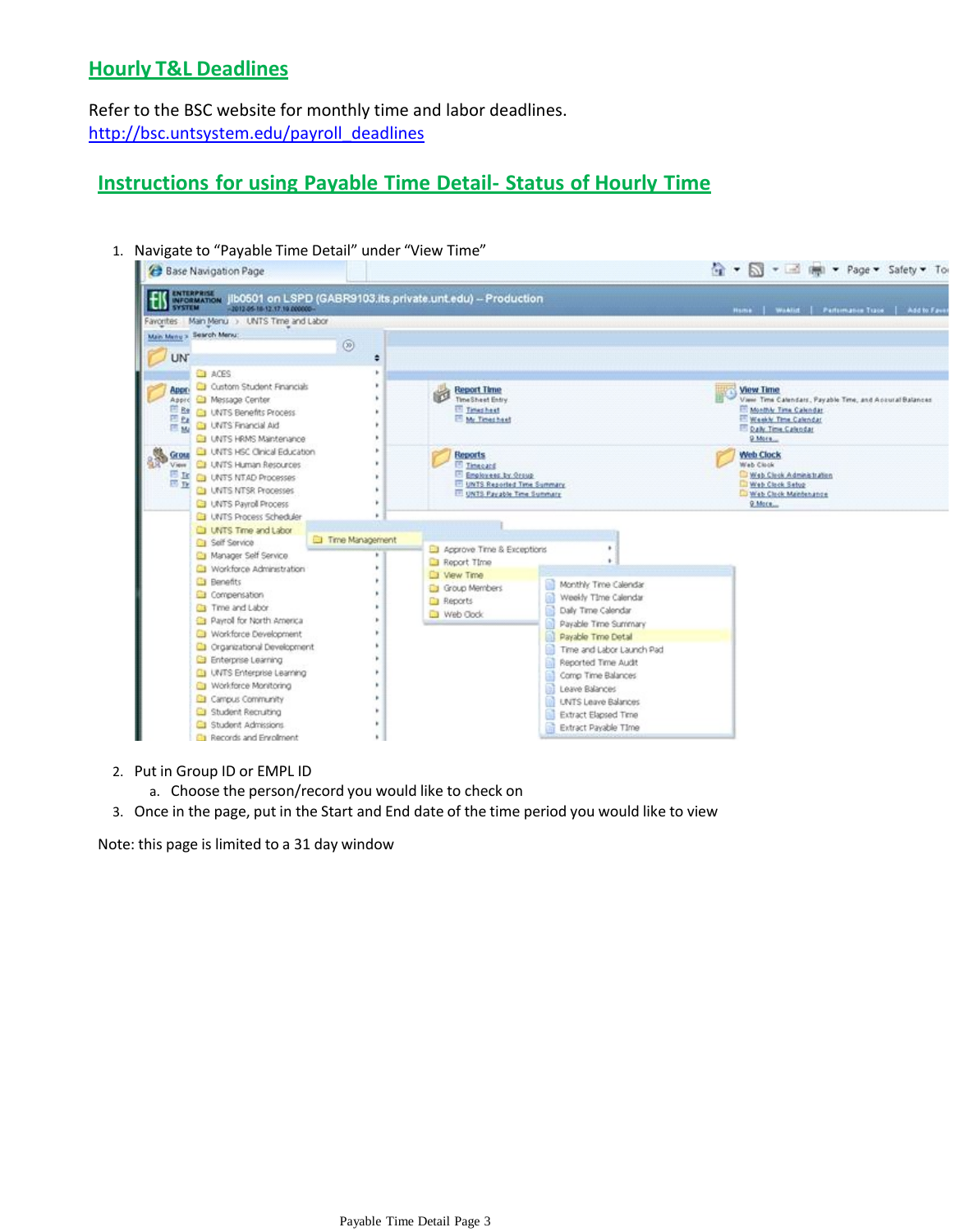## **Payable Time Detail**

#### **Ashley**

Job Title: Student Assistant III - Reg

Employee ID:

Employee Record Number: 300

Next Employee >>

Payable Time Detail displayed for up to thirty-one days.

Select Payable Statuses to view from the Payable Status Filter expandable section. Use the Refresh

button to refresh the display of the selected statuses

### Start Date: 05/01/2012 3 End Date: 05/15/2012 3 2 Refresh

| ▶ Payable Status Filter |                                |             |                                        |              |          |                  |
|-------------------------|--------------------------------|-------------|----------------------------------------|--------------|----------|------------------|
| <b>Payable Time</b>     |                                |             | Task Reporting Elements<br>ChartFields | <b>EED</b>   |          |                  |
| Overview                | <b>Time Reporting Elements</b> |             |                                        |              |          |                  |
| Date                    | Status                         | Reason Code | Time Reporting<br>Code                 | Type         | Quantity | Taskgroup        |
| 05/02/2012              | Approved                       |             | <b>RHW</b>                             | Hours        |          | 5.100000 NONTASK |
| 05/04/2012              | Approved                       |             | <b>RHW</b>                             | <b>Hours</b> |          | 7.600000 NONTASK |
| 05/07/2012              | Approved                       |             | <b>RHW</b>                             | <b>Hours</b> |          | 5 500000 NONTASK |
| 05/09/2012              | Approved                       |             | <b>RHW</b>                             | <b>Hours</b> |          | 5.100000 NONTASK |
| 05/11/2012              | Approved                       |             | <b>RHW</b>                             | <b>Hours</b> |          | 7 200000 NONTASK |
| 05/14/2012              | Approved                       |             | <b>RHW</b>                             | <b>Hours</b> |          | 3.100000 NONTASK |
| 05/15/2012              | Approved                       |             | <b>RHW</b>                             | Hours        |          | 3.300000 NONTASK |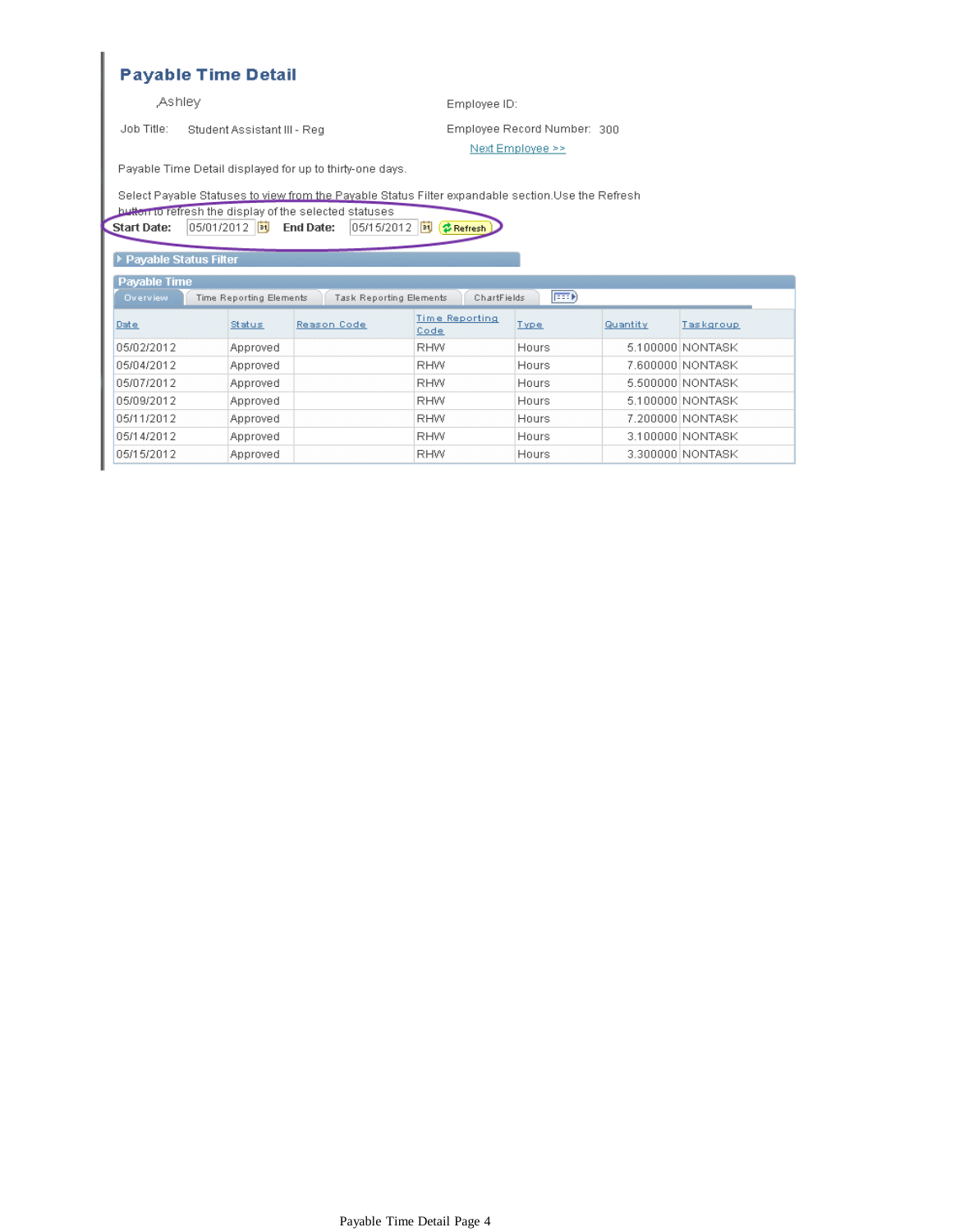### 4. The Status will show you where the time is

| ▶ Payable Status Filter                   |          |                                |                        |    |
|-------------------------------------------|----------|--------------------------------|------------------------|----|
| <b>Payable Time</b><br>Overview<br>Time R | Elements | <b>Task Reporting Elements</b> | ChartFields            |    |
| Date                                      | Status   | Reason Code                    | Time Reporting<br>Code | Τy |
| 05/02/2012                                | Approved |                                | RHW                    | Ho |
| 05/04/2012                                | Approved |                                | RHW                    | Ho |

- a. Nothing populates: If you see nothing:
	- i. Either
		- 1. Time has not been entered into the timesheet. Check to make sure.
	- ii. OR
		- 1. Time Admin has not run. Time Admin runs 11 am to 1 pm and again overnight.
		- 2. Check again after Time Admin has run.
- b. "Needs Approval": Has not been approved in Payable Time
	- i. This is what you don't want to see when you are checking your students-go to Payable Time and approve the time or they will not get paid.
- c. "Approved": Time has been approved in Payable Time and you are OK for this hourly.
	- i. This means time has been approved but not pulled into Payroll to pay yet.
		- ii. As long as it is approved by the deadline, it will be paid on the next check.
- d. "Closed": The check to pay the employee has been created.
	- i. Payroll turns "Approved" to "Closed" when they finalize a check

## 5. To see who approved the time and when

### a. Click on the Task Reporting Elements tab

| <b>Start Date:</b>      | 04/15/2012 31<br><b>End Date:</b> | BU<br>04/30/2012               | 2 Refresh   |      |
|-------------------------|-----------------------------------|--------------------------------|-------------|------|
| ▶ Payable Status Filter |                                   |                                |             |      |
| <b>Pavable Time</b>     |                                   |                                |             |      |
| Overview                | <b>Time Reporting Elements</b>    | <b>Task Reporting Elements</b> | ChartFields | EED) |

b. It will tell you when it was approved and who did it.

| <b>Start Date:</b>      |        | 04/15/2012 31           | <b>End Date:</b>          | 04/30/2012                     |          | <b>Din fresh</b> |                                     |         |                |              |
|-------------------------|--------|-------------------------|---------------------------|--------------------------------|----------|------------------|-------------------------------------|---------|----------------|--------------|
| ▶ Payable Status Filter |        |                         |                           |                                |          |                  |                                     |         |                |              |
| <b>Payable Time</b>     |        |                         |                           |                                |          |                  |                                     |         |                |              |
| Overview                |        | Time Reporting Elements |                           | <b>Task Reporting Elements</b> |          | ChartFields      | <b>EED</b>                          |         |                |              |
| Date                    | Status | Reason<br>Code          | Time<br>Reporting<br>Code | <b>Type</b>                    | Quantity | Combo Code       | Approval Process<br><b>Datetime</b> | User ID | Publish Switch | Publish Date |
| 04/16/2012 Closed       |        | Not<br>Distributed      | <b>RHW</b>                | Hours                          | 5.300000 |                  | 04/30/2012<br>5:40:01PM             | mnw0044 |                | 01/01/1900   |
| 04/18/2012 Closed       |        | Not<br>Distributed      | RHW                       | Hours                          | 5,500000 |                  | 04/30/2012<br>5:40:01PM             | mnw0044 |                | 01/01/1900   |
| 04/20/2012              | Closed | Not<br>Distributed      | <b>RHW</b>                | Hours                          | 7,000000 |                  | 04/30/2012<br>5:40:01 PM            | mnw0044 |                | 01/01/1900   |
| 04/23/2012 Closed       |        | Not<br>Distributed      | <b>RHW</b>                | Hours                          | 5,500000 |                  | 04/30/2012<br>5:40:01PM             | mnw0044 |                | 01/01/1900   |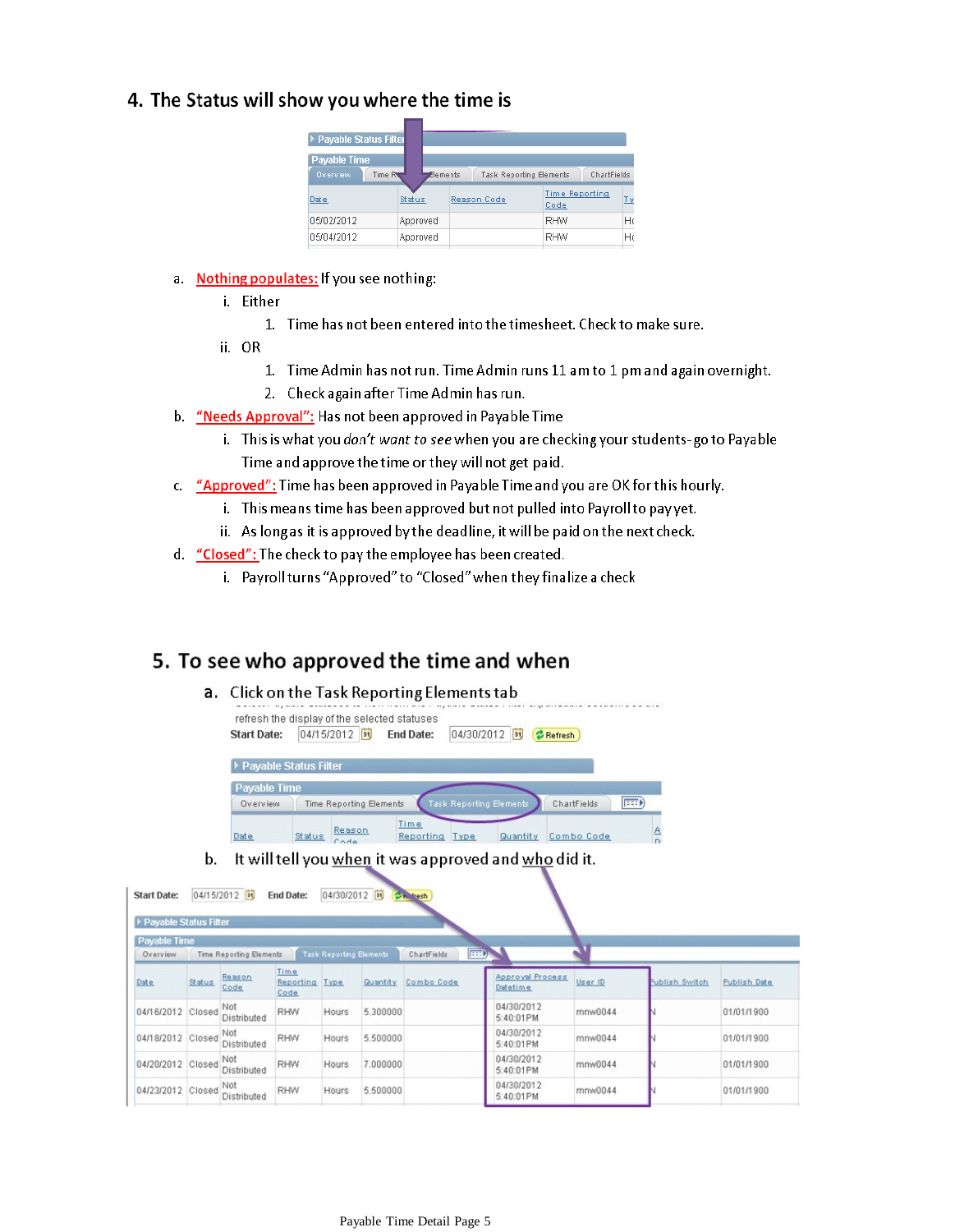## Steps: These are the steps to run all reports

- 1. Sign in to EIS and navigate to the report based on the navigation in the Guidelines
- 2. Leave the "Run Control ID" blank and click "Search"

| <b>Employees by Group</b>                                                                     |
|-----------------------------------------------------------------------------------------------|
| Enter any information you have and click Search. Leave fields blank for a list of all values. |
| Find an Existing Value<br>Add a New Value                                                     |
| 300<br>Maximum number of rows to return (up to 300):<br>Search by: Run Control ID begins with |
| Search<br>Advanced Search                                                                     |

- 3. If a previously create ID populates, select it and go to Step 4.
	- a. This is what it will look like if you have an ID previously created:

| <b>Employees by Group</b>    |                                                                                               |
|------------------------------|-----------------------------------------------------------------------------------------------|
|                              | Enter any information you have and click Search. Leave fields blank for a list of all values. |
|                              | Find an Existing Value   Add a New Value                                                      |
|                              | 300<br>Maximum number of rows to return (up to 300):                                          |
| Search by: Run Control<br>ID | begins<br>with                                                                                |
| Search                       | Advanced Search                                                                               |
| <b>Search Results</b>        |                                                                                               |
| View All<br>First 4          | $1-3$ of $3$<br>Last                                                                          |
| <b>Run Control ID</b>        | Language<br>Code                                                                              |
| JLB BYPASSPAYROLL English    |                                                                                               |
| <u>ilb</u>                   | English                                                                                       |
| jlb0501                      | English                                                                                       |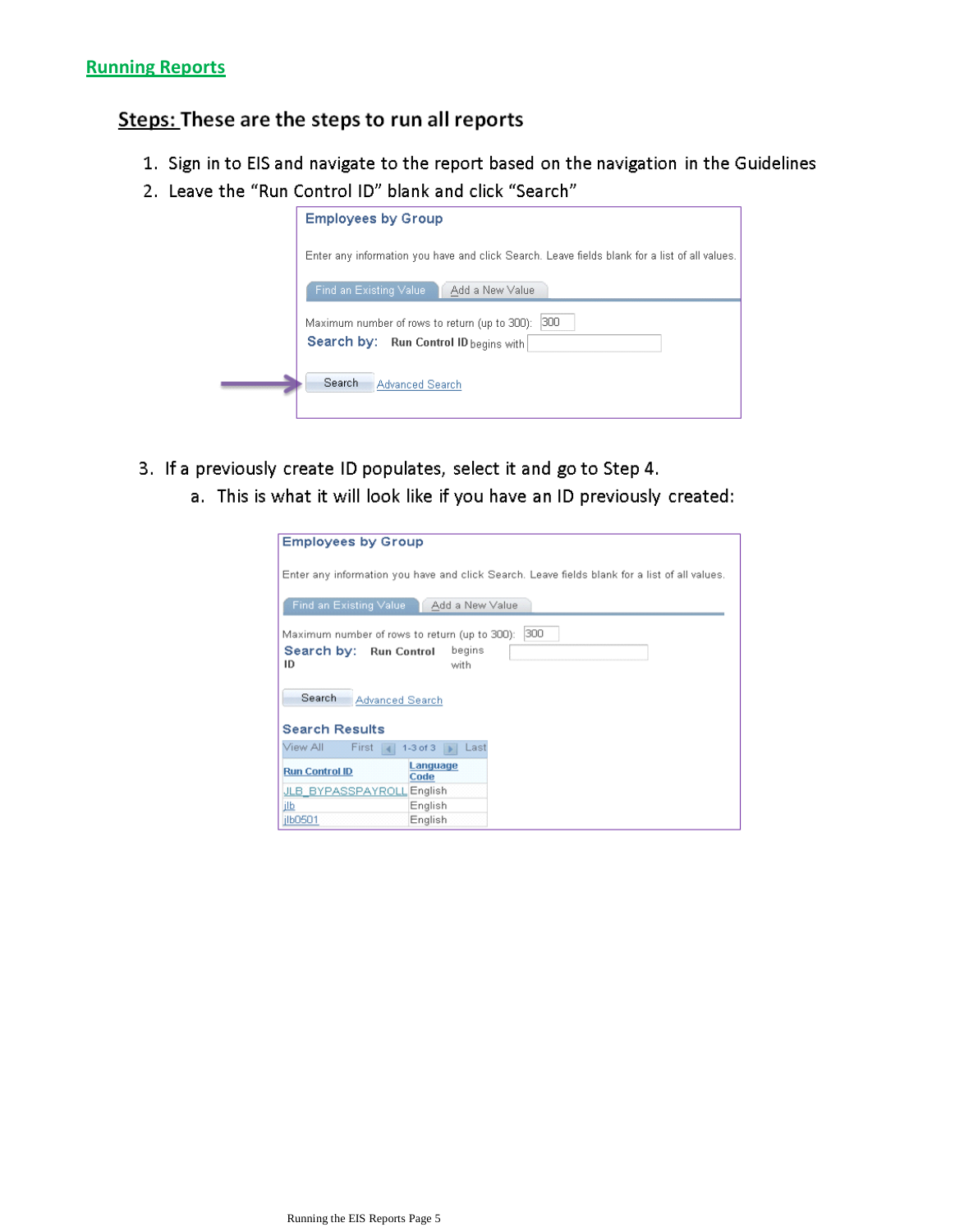|                                                 | b. If nothing populates when you click "Search":                                                                                                                                        |
|-------------------------------------------------|-----------------------------------------------------------------------------------------------------------------------------------------------------------------------------------------|
| ID will populate when you click on "Search"     | You must create a Run Control ID. This is a one-time set up. Once created, your Run Control                                                                                             |
| Steps to create a Run Control ID:               |                                                                                                                                                                                         |
| 1. Select "Add New Value"                       |                                                                                                                                                                                         |
| 2. Input an ID of your creation and click "Add" | <b>Employees by Group</b><br>Enter any information you have and clink Search. Leave<br>Find an Existing Value<br>Add a New Value<br>(We suggest using your EUID but anything will work) |
|                                                 | <b>Employees by Group</b>                                                                                                                                                               |
|                                                 | Add a New Value<br>Find an Existing Value<br>Run Control ID: jlb0501                                                                                                                    |
|                                                 | Add                                                                                                                                                                                     |
|                                                 | Once you click on "Add"- the system will take you directly into Step 4                                                                                                                  |

- 4. For Employees by Group Report
	- a. Input your Group ID and a date range of your choosing
	- b. To keep the report as clean as possible, choose a date range within a fiscal year

|                                                    | <b>Employees by Group</b>                                                             |                |                               |
|----------------------------------------------------|---------------------------------------------------------------------------------------|----------------|-------------------------------|
|                                                    | Run Control ID:<br>ilb                                                                | Report Manager | Run<br><b>Process Monitor</b> |
| *Group ID:<br><b>Start Date</b><br><b>End Date</b> | $ $ SS018 $ $<br>S62651-AVC Business Services<br>11/01/2012<br>B1<br>12/31/2012<br>B1 |                |                               |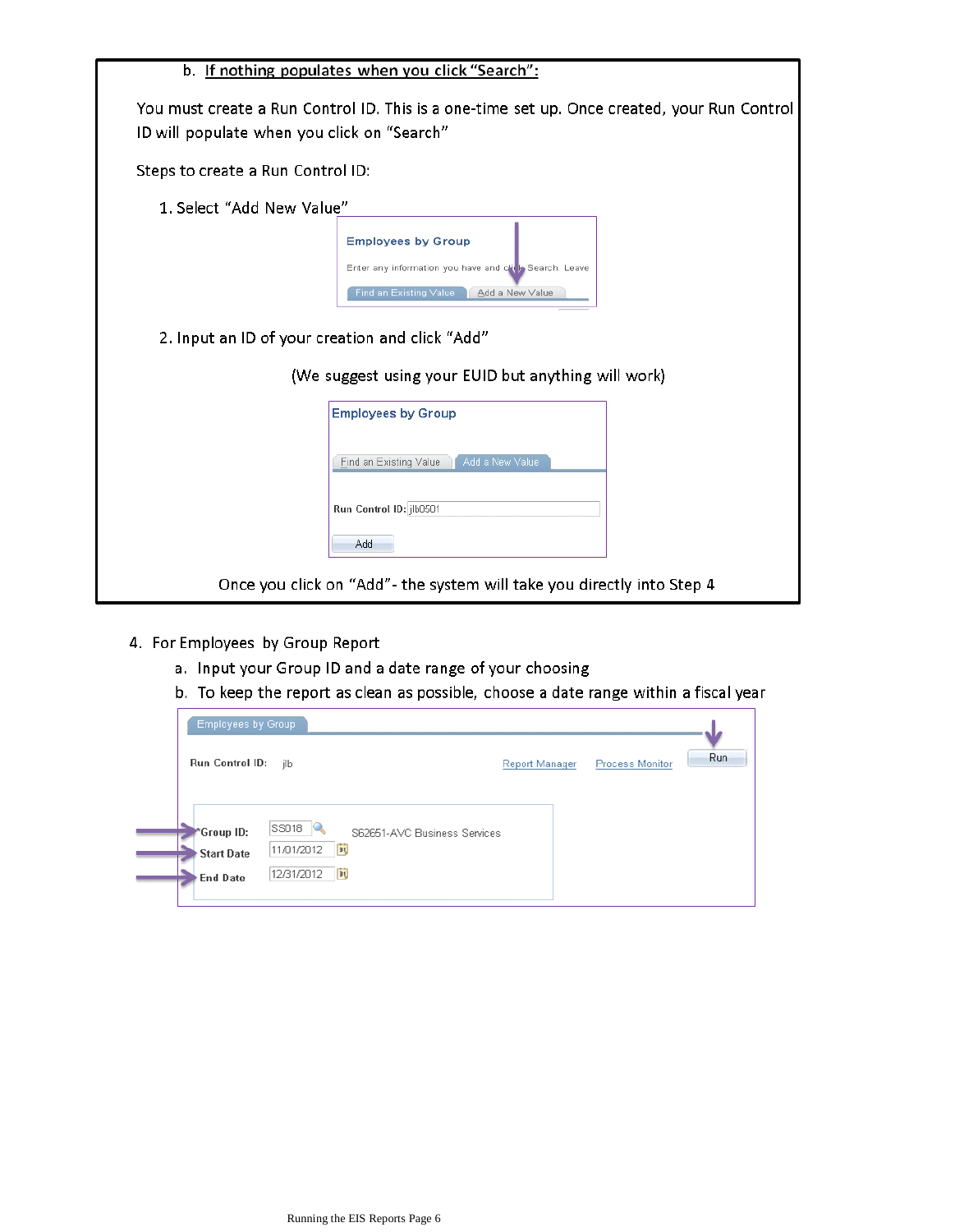### 4. For Non Reported Time Report

- a. Input your Department ID and a date range of your choosing
- b. For best use of report, choose one time period at a time

| Department & Manager Level |                                                 |                              |                |                        |     |
|----------------------------|-------------------------------------------------|------------------------------|----------------|------------------------|-----|
| Run Control ID:            | jlb                                             |                              | Report Manager | <b>Process Monitor</b> | Run |
| *Department S62651         | *From Date 11/01/2012<br>*To Date 11/30/2012 31 | <b>AVC Business Services</b> |                |                        |     |

- 4. For UNTS Reported AND Payable Time Summary Report
	- a. Input your Group ID and a date range of your choosing
	- b. For best use of report, choose one time period at a time

| Department & Manager Level |                                                          |                              |                |                        |                       |
|----------------------------|----------------------------------------------------------|------------------------------|----------------|------------------------|-----------------------|
| Run Control ID:            | ilb                                                      |                              | Report Manager | <b>Process Monitor</b> | $\blacksquare$<br>Run |
| *Department S62651         | 31<br>*From Date 11/01/2012<br>B1<br>*To Date 11/30/2012 | <b>AVC Business Services</b> |                |                        |                       |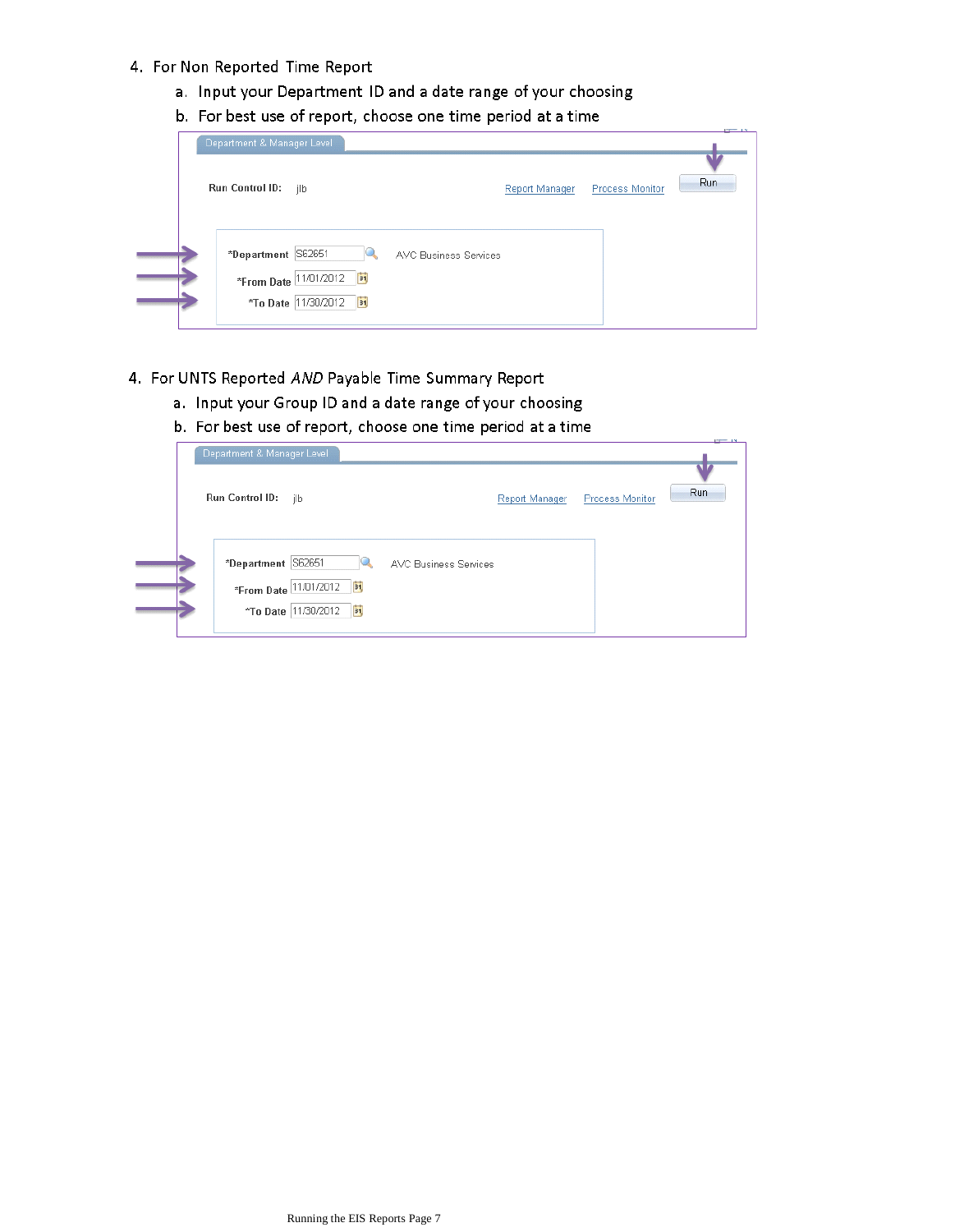- 5. Select "Run"
- 6. On this page
	- a. Make sure that Type is either "(None)" or "Email"
	- b. Make sure that Format is either "(None)" or "CSV"
	- c. Select "OK"

| User ID:                                                                                                                   | jlb0501            | Run Control ID: jlb |                     |                     |                              |         |                     |  |
|----------------------------------------------------------------------------------------------------------------------------|--------------------|---------------------|---------------------|---------------------|------------------------------|---------|---------------------|--|
| Server Name:                                                                                                               | <b>PSUNX</b><br>▼  | Run Date:           | 01/10/2013          | $\mathbf{u}$        |                              |         |                     |  |
| Recurrence:                                                                                                                |                    | <b>Run Time:</b>    | 1:10:13PM           |                     | Reset to Current Date/Time   |         |                     |  |
| <b>Time Zone:</b>                                                                                                          | $\mathbf Q$        |                     |                     |                     |                              |         |                     |  |
| <b>Process List</b>                                                                                                        |                    |                     |                     |                     |                              |         |                     |  |
| <b>Description</b><br><b>Select</b>                                                                                        |                    |                     | <b>Process Name</b> | <b>Process Type</b> | "Type                        | 'Format | <b>Distribution</b> |  |
|                                                                                                                            |                    |                     |                     |                     |                              |         |                     |  |
| OK<br>Cancel                                                                                                               | Refresh<br>jlb0501 |                     |                     | Run Control ID: jlb |                              |         |                     |  |
|                                                                                                                            |                    |                     |                     |                     |                              |         |                     |  |
|                                                                                                                            | <b>PSUNX</b><br>▼  | <b>Run Date:</b>    | 01/31/2013          | 31                  |                              |         |                     |  |
|                                                                                                                            | ▼                  | <b>Run Time:</b>    | 11:41:44AM          |                     | Reset to Cr rrent Date/Tin e |         |                     |  |
|                                                                                                                            |                    |                     |                     |                     |                              |         |                     |  |
| User ID:<br>Server Name:<br>Recurrence:<br><b>Time Zone:</b><br><b>Process List</b><br><b>Description</b><br><b>Select</b> |                    | <b>Process Name</b> |                     | <b>Process Type</b> | "Type                        | *Format | <b>Distribution</b> |  |

7. In 5-10 minutes, an Excel file of this report will email itself to your University email.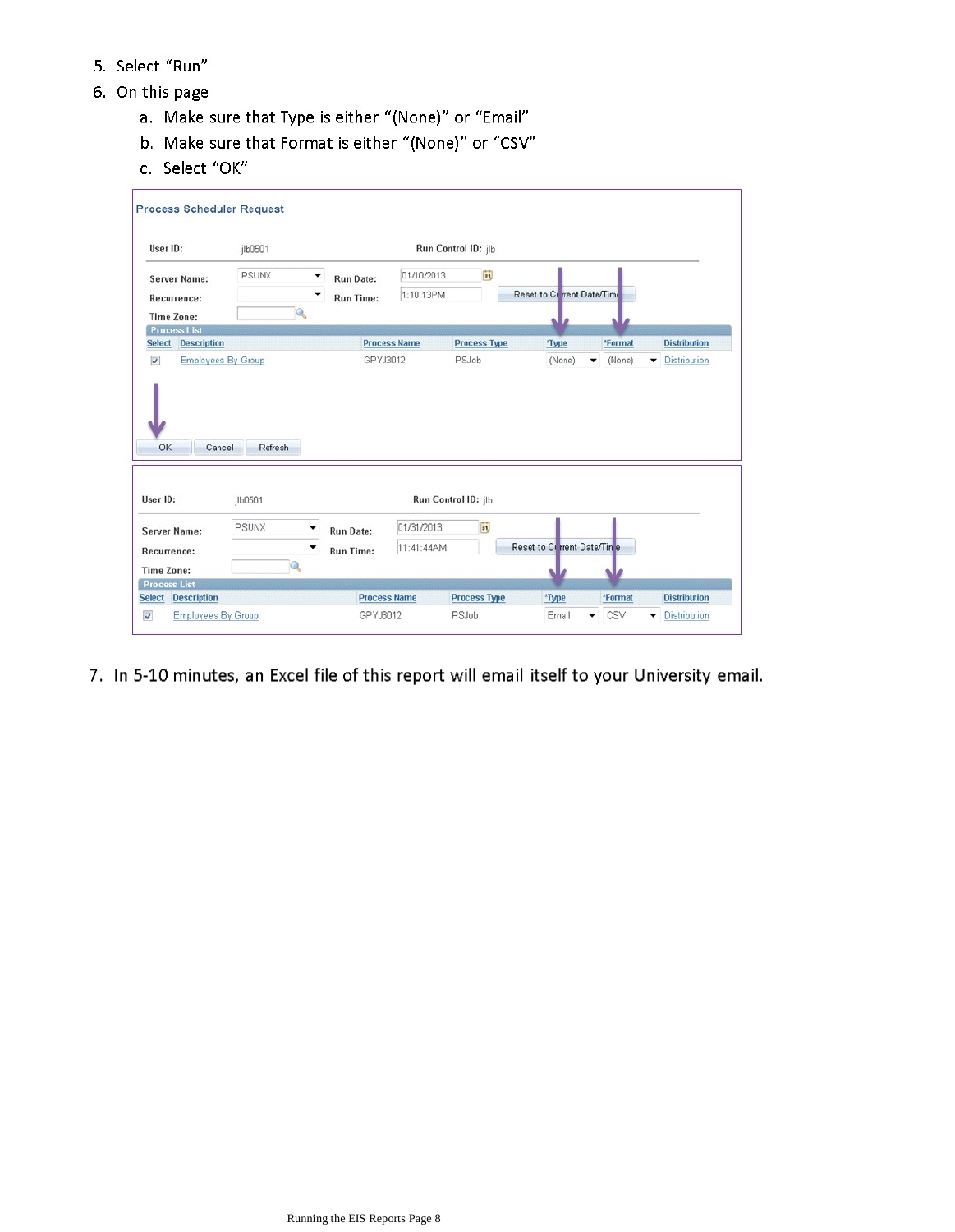# Understanding the Information in an Employees by Group Report

| Employees by Grp             |            |                     |                  |                                     |                            |                    |                        |                       |
|------------------------------|------------|---------------------|------------------|-------------------------------------|----------------------------|--------------------|------------------------|-----------------------|
| gpy3012e                     |            |                     |                  |                                     |                            |                    |                        |                       |
| Group ID                     | SH018      |                     |                  |                                     |                            |                    |                        |                       |
| End Date                     | 12/31/2012 |                     |                  |                                     |                            |                    |                        |                       |
| <b>Grp Descr</b>             | Emplid     | <b>Emp Rcd Name</b> | JobCode JobTitle |                                     | Deptld Acct Cd             | Hourly Rt Eff Date |                        | <b>Status Std Hrs</b> |
| S62651-AVC Business Services |            | 304                 |                  | 1814 Non-Student Help - Hourly      | S62651 SY769-062651-500068 | 11                 | 8/1/2012 Active        | 19                    |
| S62651-AVC Business Services |            | 300                 |                  | 1710 Student Assistant - Regular    | S62651 SY769-062651-500054 |                    | 7.75 12/14/2012 Active | 20                    |
| S62651-AVC Business Services |            | 304                 |                  | 1710 Student Assistant - Regular    | S62651 SY769-062651-500054 | 7.75               | 8/1/2012 Active        | 30                    |
| S62651-AVC Business Services |            | 301                 |                  | 1710 Student Assistant - Regular    | S62651 SY769-062651-500054 | 7.75               | 3/1/2012 Active        | 20                    |
| S62651-AVC Business Services |            | 300                 |                  | 1814 Non-Student Help - Hourly      | S62651 SY769-062651-500068 | 11.3               | 7/18/2012 Active       | 40                    |
| S62651-AVC Business Services |            | 306                 |                  | 1710 Student Assistant - Regular    | S62651 SY769-062651-500054 | 8.5                | 9/1/2012 Active        | 20                    |
| S62651-AVC Business Services |            | 307                 |                  | 1711 Student Asst - Fed CWS Fall    | S62651 SY769-062651-500054 | 8.5                | 9/1/2012 Active        | 20                    |
| S62651-AVC Business Services |            | 308                 |                  | 1712 Student Asst - Fed Cwsp Spring | S62651 SY769-062651-500054 | 8.25               | 3/1/2012 Active        | 20                    |
| S62651-AVC Business Services |            | 0                   |                  | 1710 Student Assistant - Regular    | S62651 SY769-062651-500054 |                    | 7.75 12/14/2012 Active | 20                    |
| S62651-AVC Business Services |            | 301                 |                  | 1710 Student Assistant - Regular    | S62651 SY769-062651-500054 |                    | 7.75 12/14/2012 Active | 20                    |
| S62651-AVC Business Services |            |                     |                  | 1710 Student Assistant - Regular    | S62651 SY769-062651-500054 |                    | 7.75 12/14/2012 Active | 20                    |

Grp Descr: Group Description or Name of Dept

Emplid: Employee ID

Emp Rcd: Employee Record

Name: Name of Employee

Job Code: Job Code depending on type of hourly and semester

Job Title: The title associated with the Job Code

Deptid: Department ID number

Acct Cd: The account the money will deduct from

Example: SY769-062651-5000068

SY769: Institution Code

062651: Funding Dept ID/Proj ID (This is the account the money paid comes from)

5000068: Account/Object Code or Expense Line (associated with Job Code)

Hourly Rt: The rate of pay per hour

Eff Date: The last effective date of hire or change made to employee record

Status: Since this report gives you all active employee, this should say "Active" for all

Std Hrs: The standard hours per week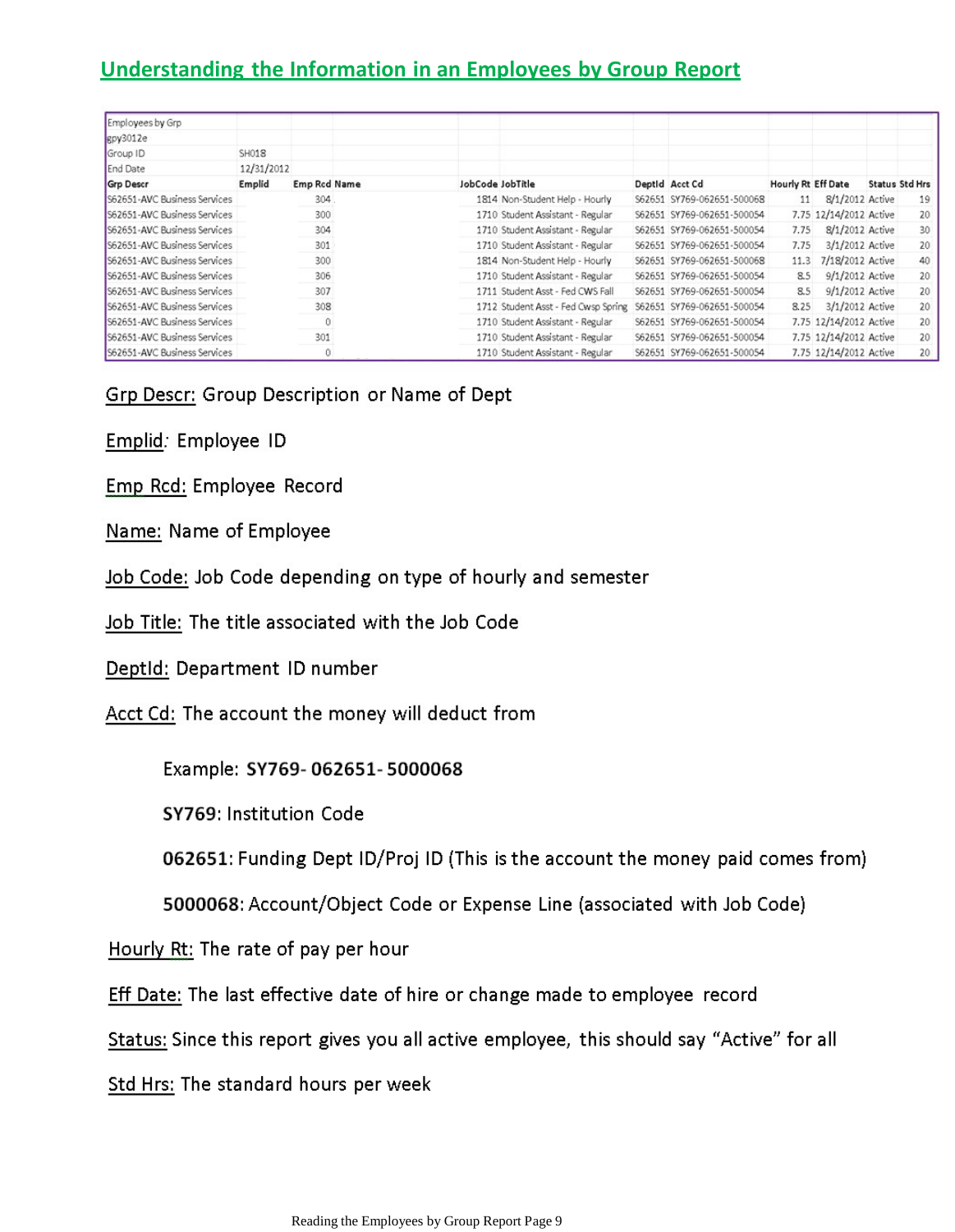## Understanding the Information in the Non Reported Time Report

| REPORT:    | Non Reported Time            |                                 |            |
|------------|------------------------------|---------------------------------|------------|
| Dept:      | S62651 AVC Business Services |                                 |            |
| From Date: | $1-Nov-12$                   |                                 |            |
| To Date:   | 31-Jan-12                    |                                 |            |
| Program:   | GPY6603R                     |                                 |            |
|            |                              |                                 |            |
| Hourly     |                              |                                 |            |
| Emplid     | Employee Name                | Emp Rec Description             | Reports To |
|            |                              | 300 Student Assistant - Regular |            |
|            |                              | 0 Student Assistant - Regular   |            |
|            |                              | 301 Student Assistant - Regular |            |
|            |                              | 0 Student Assistant - Regular   |            |

\*\*Note: this report will give you Hourly and Salaried employees for the department used\*\*

Emplid: Employee ID

Name: Name of Employee

Emp Rcd: Employee Record

Description: Job Title

Reports To: The supervisor of the hourly that is in the system.

Based on the time period that was used  $(11/01/12 - 01/31/2012)$  these are the employees who have nothing at all reported in that date range